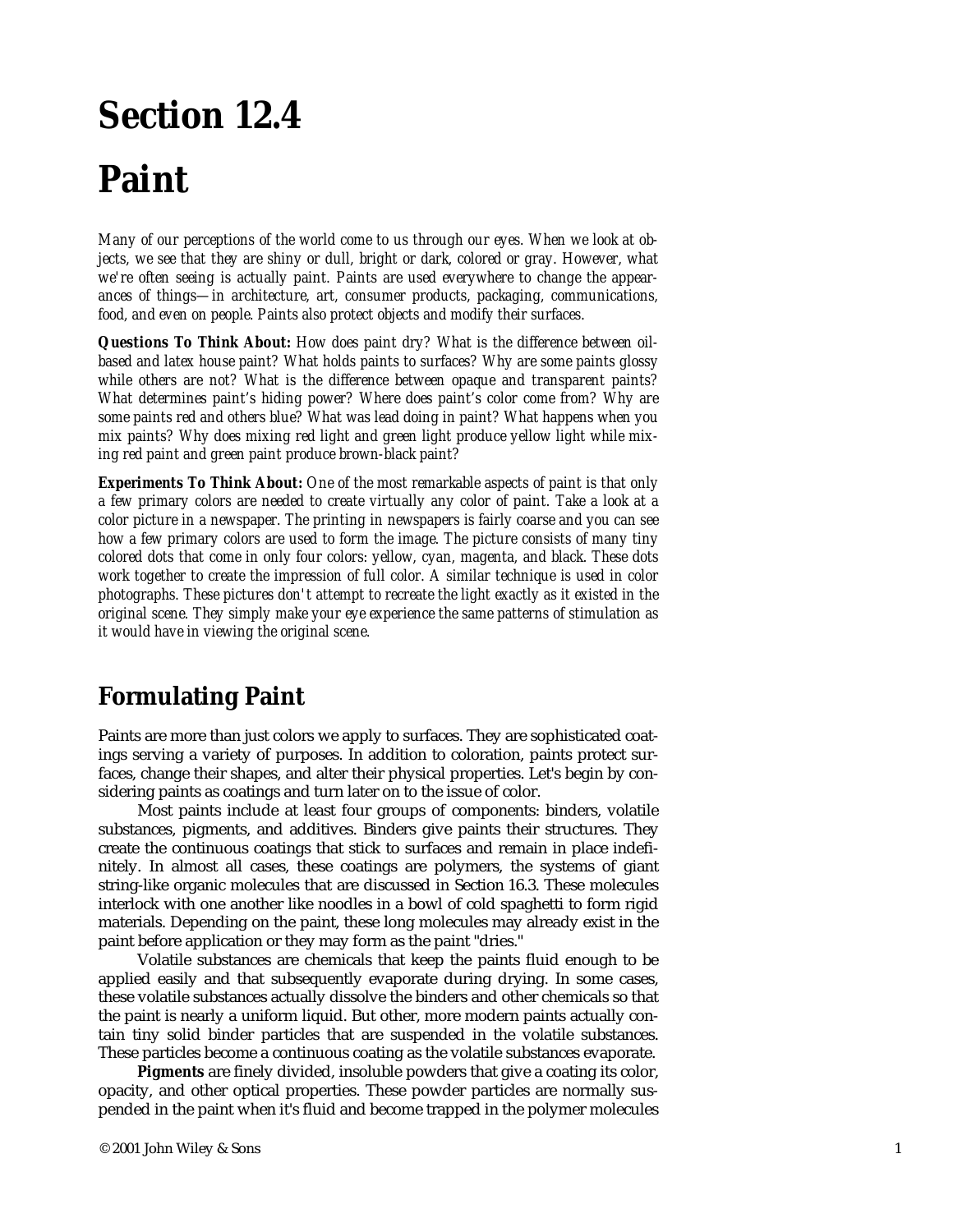as the paint dries. There are some coatings that don't contain pigments, such as clear varnishes. There are also coatings in which the pigments do more than simply provide color, such as magnetic recording media. There are even pigments in which capsules break and release scents and essential oils when you scratch the paint.

Additives help these three components work together to form a uniform coating. Some additives aid in the drying process by initiating the formation of polymer molecules out of much smaller molecules. Others help keep the binder or pigment particles from clumping together before the paint is used or help prevent freezing. Still others alter paint's viscosity to make it easy to apply.

### **CHECK YOUR UNDERSTANDING #1: Going For a Run**

Sometimes a painter will add paint thinner to an oil-based paint or water to a latex paint. Why?

## **Artist's Oil Paints**

Three interesting examples of paint are artist's oil paints, oil-based house paints, and latex house paints. Artist's oil paints are principally pigment particles suspended in *drying oil*. The drying oil forms the binder and consists of moderately large molecules that join together into long chains and tangled networks when exposed to oxygen for long periods of time.

Like all natural oil molecules, a drying oil contains chains of carbon atoms. These carbon atoms attach to one another by sharing their outermost or valence electrons. Such covalent bonds normally involve only a single valence electron from each carbon atom and are called **single bonds**. Since a carbon atom has four valence electrons, it can form single bonds with four atoms.

Many oil molecules, particularly those in animal oils, contain chains of carbon atoms connected exclusively by single bonds (Fig. 12.4.1*a*). Each carbon atom that's not at the end of a chain is attached to two other carbon atoms and two hydrogen atoms. These oil molecules are *saturated* because they contain as many hydrogen atoms as the carbon atoms can hold. Saturated oils are liquid only at relatively warm temperatures, so they're most common in warm-blooded animals and tropical plants. Saturated oils don't harden in air and aren't drying oils.

An unsaturated oil has at least one pair of carbon atoms that share two valence electrons from each atom. In that case, the carbon atoms are joined by a **double bond**. This double bond is slightly stronger than a single bond and it draws the two carbon atoms slightly closer together. But its most obvious effect is



Chain in polyunsaturated vegetable oil (linoleic acid)

Fig. 12.4.1 - Oils contain chains of carbon atoms (C) decorated with hydrogen atoms (H). (*a*) Saturated oils contain only single bonds between carbon atoms, while (*b*) monounsaturated oils have one double bond per chain. (*c*) Polyunsaturated oils have two or more double bonds per chain. These drawings are simplified because the chains aren't really straight or two-dimensional.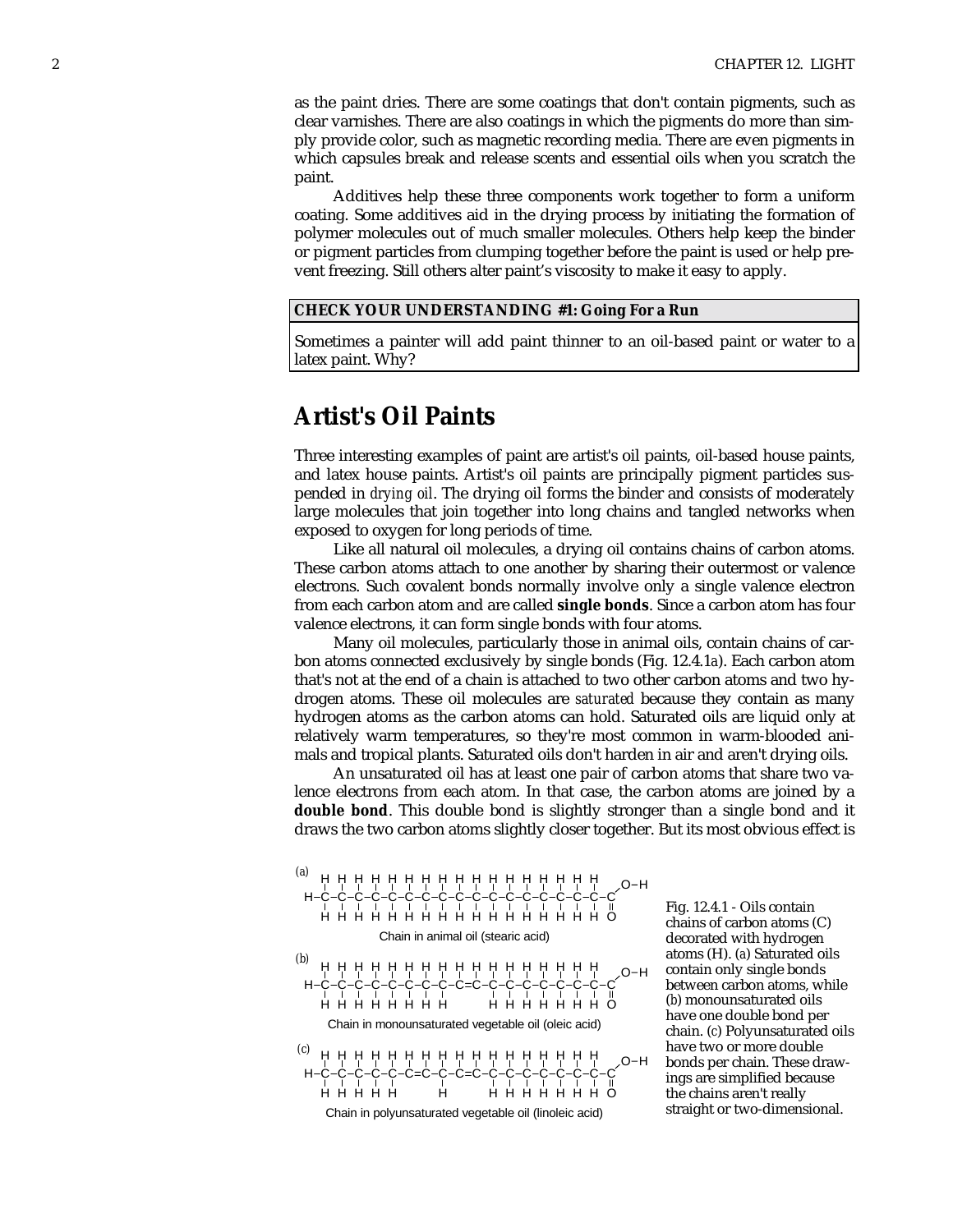to decrease the number of hydrogen atoms in the molecule. With only two remaining valence electrons, each carbon atom involved in a double bond can only attach to two other atoms. Usually one is another carbon atom and the other is a hydrogen atom.

Since an oil molecule with double bonds has fewer hydrogen atoms than it would have if it had only single bonds, it's said to be *unsaturated*. An oil molecule that contains one double bond per chain of carbon atoms is *monounsaturated* while a molecule with more than one double bond per chain is *polyunsaturated*. Double bonds affect the shapes of oil molecules and make it more difficult from them to solidify. Unsaturated oils are liquid even at relatively low temperatures, so they're most common in plants from more temperate regions and in coldblooded animals such as fish. In general, the colder a plant or cold-blooded animal's natural environment, the more double bonds are found in its oil molecules.

Double bonds are vulnerable to chemical attach and can link unsaturated oil molecules together. When a molecular fragment called a **free radical** attacks a double bond, the bond suddenly becomes a single bond. The free radical binds onto one of the carbon atoms and becomes its fourth partner. But the other carbon atom is left to seek a new fourth partner for itself. If it attaches to a carbon atom from another oil molecule, it permanently links the two oil molecules together. This cross-linking process, a form of *polymerization*, is what makes drying oils harden (Fig. 12.4.2).

Drying oils are polyunsaturated oils. Having several double bonds allows each chain to link with several other chains to form an intricate, interlocking network. The best drying oils have three or more double bonds per chain and these double bonds are well separated from one another. The classic drying oil is linseed oil, which has three evenly spaced double bonds in most of its chains. Linseed oil is obtained from flaxseed and was once a by-product of the linen-making process. Now that modern fabrics have replaced flax in linens, flax is grown primarily for the oil in its seeds.

The cross-linking process involves oxygen, which is essential to the formation of the free radicals. When a drying oil is exposed to air, it gradually hardens into a tough, clear, flexible plastic. This hardening converts chemical potential energy into thermal energy and the drying oil becomes warm. While not normally a problem, this warming can cause spontaneous combustion when paintsoaked rags are left to harden in a confined spaced.

While it normally takes weeks or months for pure drying oil to harden, adding various metal compounds to the paint can speed up the process. Certain metal atoms catalyze the formation of free radicals so that cross-linking occurs more frequently. Cobalt and manganese atoms help to harden the oil's surface while lead and zirconium help to harden the body of the oil. Because of lead's toxicity, it's no longer used as a drying agent.

Even with added drying agents, some time elapses before a drying oil begins to harden. Drying oils contain small amounts of antioxidants, which react with and eliminate free radicals. These antioxidants must be used up before the oil begins to harden. Similar antioxidants, such as vitamin E, slow such crosslinking processes in our own bodies and delay aging at a molecular level.

Artist's oil paints are made by mixing pigments with drying oils. The oils bind the pigment particles together and hold them onto the canvas. When first applied, the paint is a thick fluid that can be moved about easily. But the paint becomes thicker and thicker as the cross-linking progresses and it eventually solidifies completely.

#### **CHECK YOUR UNDERSTANDING #2: Low in Polyunsaturated Fats**

Why doesn't butter harden when it stands in air?



Fig. 12.4.2 - (*a*) In wet oil paint, the oil molecules (represented by lines with tick marks at the double bonds) move as a liquid around the pigment particles. (*b*) In dry oil paint, the oil molecules have become attached to one another at the sites of the former double bonds. These drawings are highly simplified since oil molecules are more complicated than they appear here.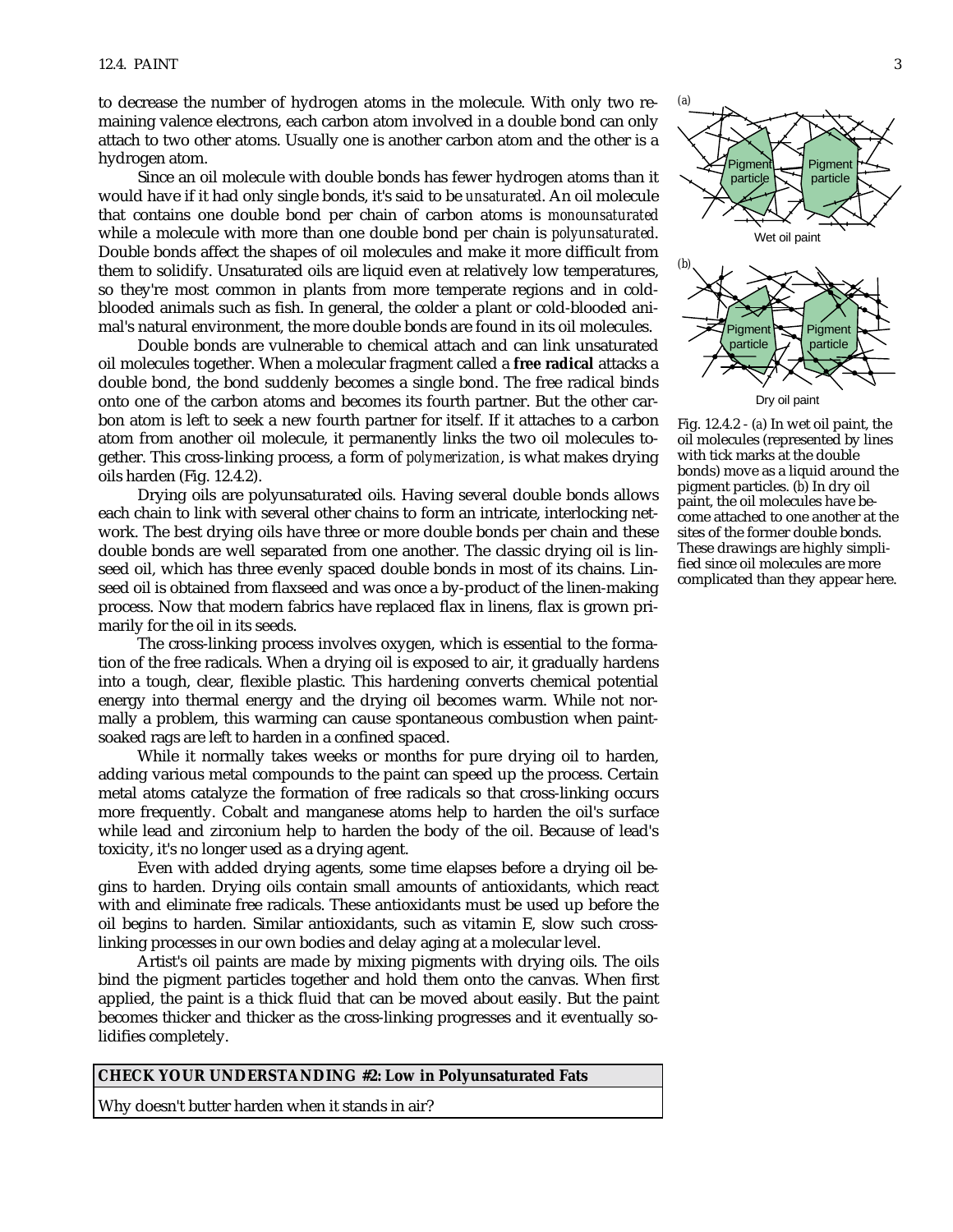

Fig. 12.4.3 - (*a*) Wet oil-based paint contains pigment particles suspended in a solvent containing independent polymer molecules. The solvent molecules evaporate as the paint dries. (*b*) Once the paint is dry, the pigment particles and a few solvent molecules are trapped in a tangled network of polymer molecules. The polymer molecules have some mobility only above the polymer's glass transition temperature.



Fig. 12.4.4 - (*a*) Oil-based paints bead up on damp surfaces but (*b*) wet most surfaces that are dry and clean.

# **Oil-Based House Paints**

Oil-based house paints are somewhat different from artist's paints. Most oilbased paints contain polymer binders dissolved in organic solvents. These polymer molecules are formed in the factory but float about separately in the liquid solvent (Fig. 12.4.3). Since no one wants water-soluble house paints, paint polymers are insoluble in water and require appropriate solvent chemicals. While only enough solvent is added to make the paint spreadable, solvents usual exceed 25% of the paint's weight. When you apply the paint to a surface, the solvent molecules evaporate into the air and the polymer molecules are left behind as a thin plastic layer. Most acrylic paints are of this type.

For the polymer to dissolve in the solvent, its molecules must be attracted fairly strongly to those of the solvent. The polymer molecules must also be able to untangle from one another so that they can be carried away in the solvent. But while the polymer molecules of the binder dissolve completely in the solvent, the pigment particles in these paints do not. They remain solid and tend to settle to the bottom of the paint can as the paint sits on the shelf. That's why you must stir oil-based paints before you use them.

When you apply the paint, it must spread out on the surface rather than beading up into droplets (Fig. 12.4.4). The paint must **wet** the surface. Wetting occurs when the molecules in a liquid are attracted strongly enough to the surface molecules to bind to the surface molecules instead of one another. Not all liquids wet any particular surface. For example, water beads up on wax because water molecules aren't attracted strongly to wax molecules. Oil-based paints tend to wet most surfaces, although those surfaces should be clean and dry. Oil-based paints won't wet damp surfaces, just as water-based paints (the latex paints discussed below) won't wet oily surfaces. Sometimes primer coats are used to help the final paint wet and bond to the surface being painted.

Once you apply the paint, the solvent begins to evaporate from its surface. At first the solvent molecules travel easily through the open gaps between polymer molecules and the entire layer of paint dries together. Even the relatively large pigment particles drift freely about in the fluid. But as the solvent evaporates, the polymer molecules move closer together and the paint's viscosity increases. First the pigment particles stop moving, then the polymer molecules, and finally the solvent itself becomes immobile. At that point, the paint feels dry to the touch.

This drying sequence creates a thin layer of clear polymer at the very surface of the paint. As it evaporates, the solvent tends to carry polymer molecules past the larger pigment molecules to the surface of the paint. Even after the pigment molecules have become immobilized, the solvent and polymer still diffuse past them and create a micron-thick region of clear polymer at the surface.

This smooth, clear surface region is what gives many oil-based paints their glossy appearance. Most enamel paints achieve their high gloss by being oilbased. When light travels from air into the polymer layer, the light experiences an impedance mismatch and part of it reflects. Because the surface is smooth and flat, this reflection is *specular* (mirror-like) (Fig. 12.4.5). Light arriving at the surface from one direction reflects only in one direction.

An irregular surface with features that are as large or larger than a wavelength of light scatters light irregularly and has a dull reflection. Sometimes oilbased paints are made "semi-gloss" or even "flat" by including very fine particles of silicon dioxide (quartz sand) in the mixture. These quartz particles are smaller than pigment particles and diffuse to the surface of the paint as it dries. They spoil the smoothness of the surface and weaken or eliminate the specular reflection. Similarly, when pigment particles begin to protrude through the polymer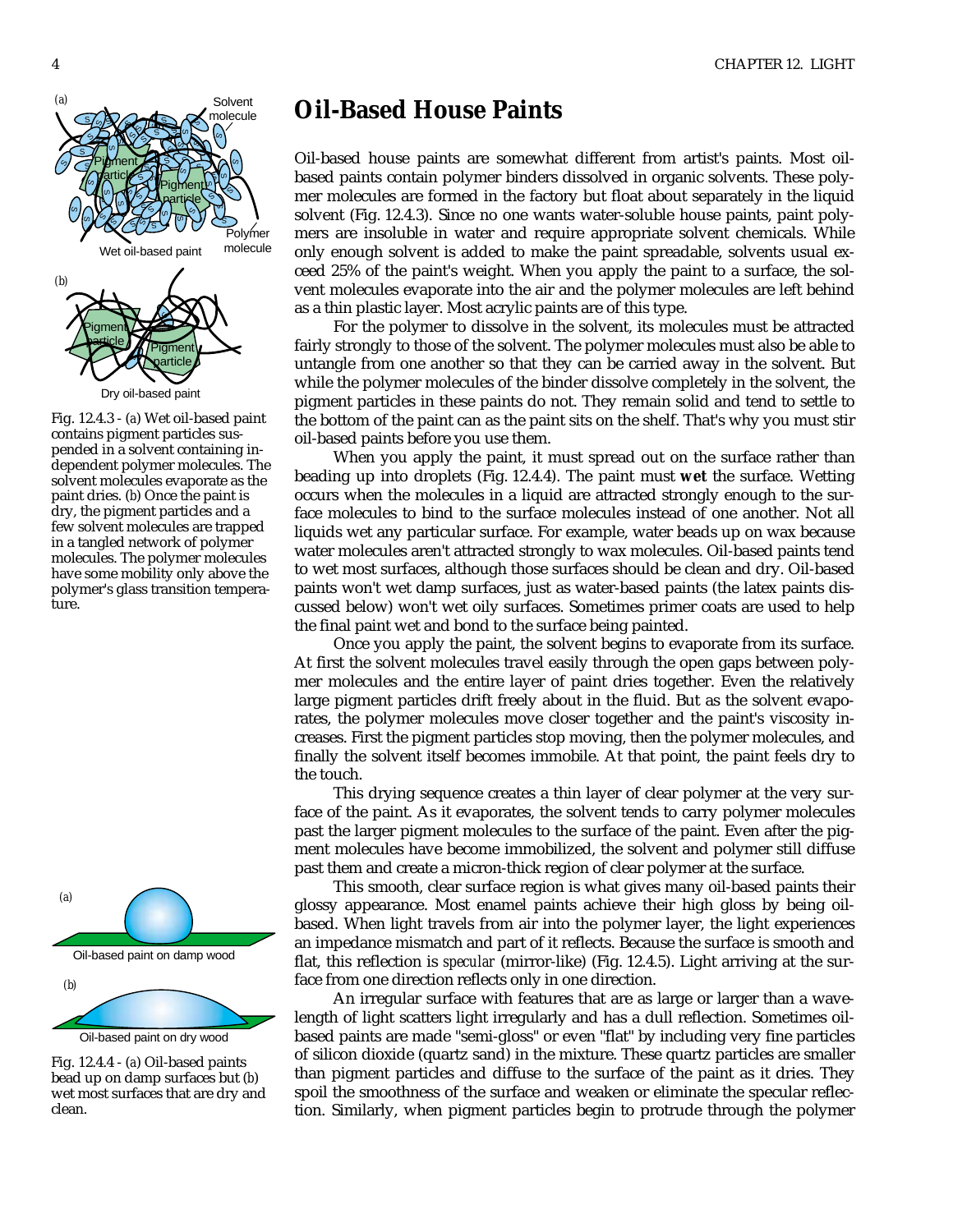surface of weathered or worn paint, the appearance is flat.

Most oil-based paints never dry completely without baking. Although the solvent molecules diffuse rapidly to the surface and evaporate early on, they have more and more trouble leaving as the paint becomes more viscous. Eventually, the polymer tangle becomes so dense that even the tiny solvent molecules can't work their way through it. What appears to be dry paint actually contains a substantial amount of trapped solvent. The occasional solvent molecules that do escape give the paint its long-lasting odor.

The polymer tangle is a type of glass (a non-crystalline solid discussed in Section 17.2). To eliminate solvent molecules trapped in the glassy polymer, it must be warmed until its molecules begin to move past one another. Exceeding this **glass transition temperature** brings a degree of mobility to the molecules and allows the trapped solvent to escape. Paints and coatings that come into contact with foods are always baked after application to drive out the solvents.

Because of their rigid, impermeable natures, oil-based exterior house paints tend to bubble and crack. Water migrates through wood and gets under the layer of paint. This water is unable to escape through the paint and can create blisters when the paint is heated by sunlight. Changes in temperature and moisture content also cause the wood to expand and contract. Rigid oil-based paint experiences different relative expansions and contractions and it can buckle or crack.

But inside, oil-based paints are very durable. Their hardness and rigidity make them easy to clean. Dirt sits on the surface of these paints and can be removed with anything that doesn't damage the polymer itself. Professional painters, who don't mind cleaning their brushes and equipment with solvents, generally prefer oil-based interior paints. Do-it-yourselfers usually find it easier to use the latex paints discussed below.

Many oil-based house paints exhibit drying oil behavior, too. As the solvent evaporates and oxygen enters the paint, cross-linking occurs between the polymer chains. Most alkyd paints are of this type. The cross-linking process creates many tiny fragment molecules that evaporate as the paint dries and give the paint its characteristic odor.

These drying oil-like paints use drying agents to speed up the cross-linking between double bonds. Unfortunately, the drying agents of choice until the 1930's were lead compounds. Since these paints are too rigid and impermeable to tolerate changes in temperature and moisture content, they eventually flake off woodwork and present a terrible health hazard, particularly for young children. Modern drying oil-like paints use relatively non-toxic drying agents.

However, lead-free oil-based paints still present a health risk: solvent content. The volatile organic solvents they contain are toxic. Given that oil-based paints require complete solution of water-insoluble polymers, there seems to be no way of eliminating organic solvents from them. What is happening is that painters and coaters are gradually abandoning oil-based paints and coatings in favor of those that don't involve complete solution of the polymers. The most important paints that don't involve complete solution are latex paints.

#### **CHECK YOUR UNDERSTANDING #3: It's Not Soluble Anymore**

Some oil paints clean up with solvent while others are impossible to clean that way. What is the difference?

### **Latex House Paints**

Latex house paints aren't uniform liquids. Like oil-based paints, latex paints contain polymer molecules but these molecules aren't dissolved in a solvent. Instead,



Fig. 12.4.5 - (*a*) Surfaces that are smooth on the scale of a wavelength of light create a mirror-like or specular reflection. (*b*) Surfaces that are rough give a diffuse reflection and appear dull or "flat."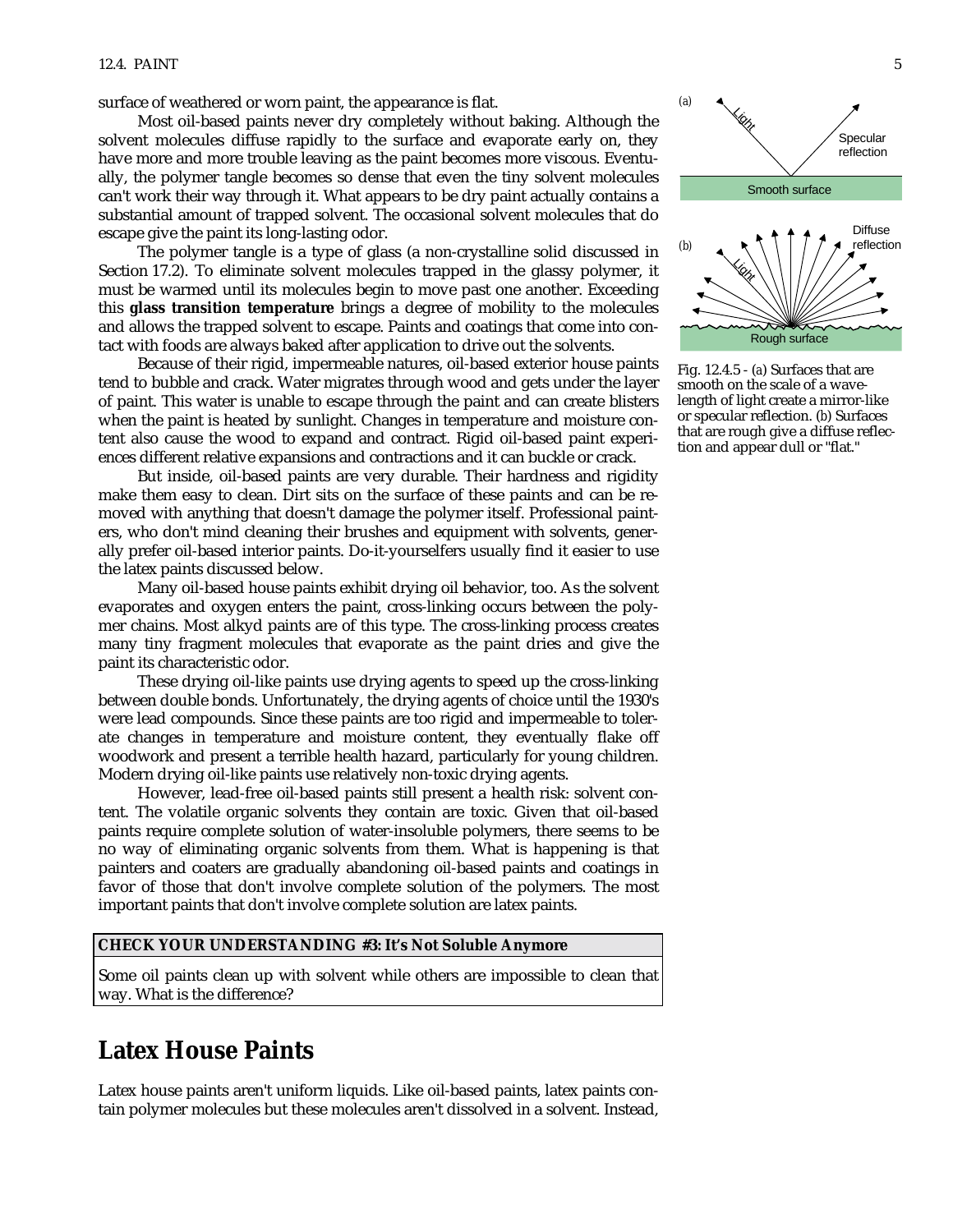they are incorporated in tiny solid particles that float around in a liquid carrier (Fig. 12.4.6*a*). The polymer molecules are actually insoluble in that carrier, which is usually water.

It may seem that such polymer particles could never get together to form a uniform coating, but they actually do. Once the paint is applied to a surface, the water evaporates and the polymer particles move closer together. They're pulled together by water as it leaves and their polymer chains begin to mingle together. By the time the water is gone, the molecules are tightly interwoven. They trap the paint's pigment particles and create a layer that's often more durable than that of an oil-based paint.

Latexes aren't simple to make. The polymer particles must remain suspended in the paint while it sits in the can and must not clump together before the paint begins to dry. Once the paint starts drying, the polymer particles should clump together. Obviously, this is a tricky business.

To keep the polymer particles suspended as an **emulsion**—one phase of material suspended as tiny particles in another phase of material—the particles are coated with special chemicals called **surfactants**. Surfactants are molecules such as soaps and detergents that naturally migrate to the interfaces between oils and water, and stabilize those interfaces (see Section 17.2 on Laundry). Surfactant molecules allow water to cling to the oil-like polymer particles. Each particle thus maintains at least a thin layer of water molecules around it, so that the polymer particles don't clump together while the paint is in the can.

But as water evaporates from drying latex paint, the remaining water pulls the polymer particles toward one another. The water molecules bind to one another and to the surfactant molecules with hydrogen bonds. The surfactant molecules cling to the polymer particles with van der Waals forces (see Section 17.1 on Oil Refineries). As water molecules leave the gaps between polymer particles, the remaining water molecules draw the polymer particles together. Eventually the polymer particles begin to touch and their polymer molecules become tangled together. The particles coalesce into a single material (Fig. 12.4.6*b*).

For the particles to coalesce properly, the polymer molecules must be able to move under the influence of thermal energy. Since this mobility vanishes be-



Fig. 12.4.6 - (*a*) Wet latex paint contains tiny spheres of polymer, coated with a surfactant, and suspended as an emulsion in water. (*b*) As the paint dries, the remaining water molecules pull the latex spheres together until they coalesce into a continuous film.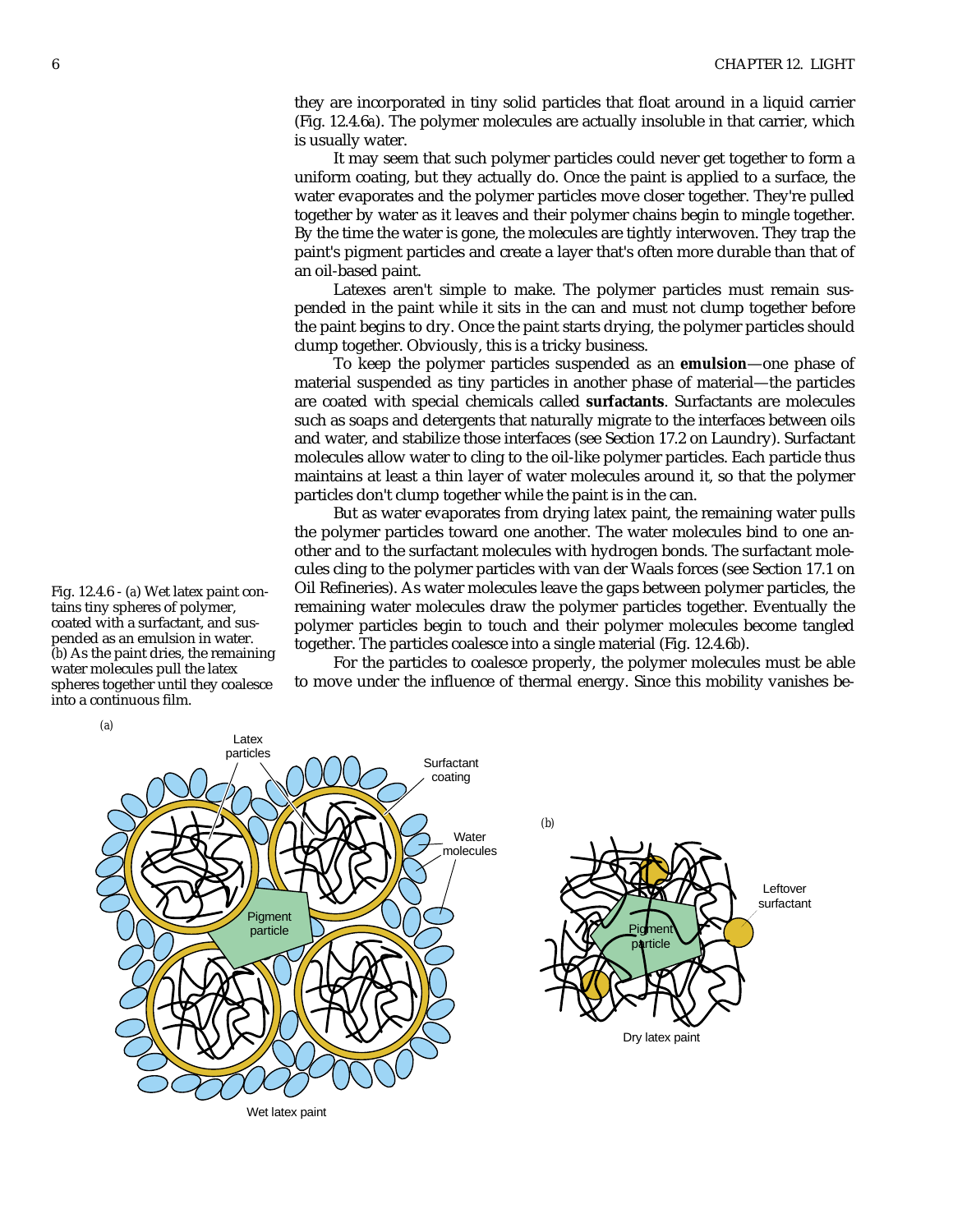low the polymer's glass transition temperature, that glass transition temperature must be very low. But a low glass transition temperature is undesirable in the long run because the paint would remain sticky. Instead, the manufacturer usually adds a solvent that enters the polymer particles and reduces their glass transition temperatures temporarily. That way, the particles can touch and coalesce only until the solvent evaporates. Once the solvent is gone, the glass transition temperature increases and the paint loses its stickiness. In latex house paint, this final drying process takes a few weeks.

But on a hot summer day, the sun can warm dry latex paint above its glass transition temperature. The paint's polymer molecules then begin to move around and the paint readjusts to its situation. This readjustment is a good thing because it allows the paint to relieve tension and avoid cracking or blistering. Water vapor can escape between the polymer chains and the paint "breathes." That's why latex exterior paints are more durable than oil-based exterior paints.

Unfortunately, this movement of the polymer chains allows latex paint to pick up dirt. Dirt particles that land on the paint's surface in hot weather can become caught in the polymer chains, spoiling the appearance of the paint. Also, the paint tends to stick to itself in hot weather, a behavior called *blocking*. While blocking is useful for polymer-based adhesives like contact cement, it's terrible for paint. If you touch two freshly painted latex surfaces together, even if they feel dry, they will often block together. All in all, it's best to leave latex paint alone after painting until all of the solvent has evaporated from its polymer particles and its glass transition temperature has become as high as possible.

Because latex particles are large, they don't diffuse to the surface of the paint as the water evaporates. As a result, latex paint doesn't form a clear, pigment-free layer at its surface. The presence of pigment particles all the way to its surface makes latex paint rough on the scale of a wavelength of light. That's why latex paints aren't as glossy as oil-based paints.

Because the principal liquid in latex paints is water, latex paints contain less volatile organic chemicals than oil-based paints. However, most latex paints contain some organic solvent to soften the polymer particles so that they can coalesce easily. Most also contain organic solvents that slow down drying. If the only liquid in latex paint were water, it would dry so quickly that you couldn't work with it. Each brush stroke would harden by the time you returned with the next stroke and you would have trouble blending the strokes into a smooth layer. To slow down the drying, most latex paints include large quantities of ethylene and propylene glycols. These two volatile organic chemicals are the main ingredients in automobile antifreezes. They resemble water as solvents but they evaporate much more slowly. They also protect the can of paint from freezing, an event that would squeeze the latex particles together and ruin the paint.

Paints also contain other environmentally questionable chemicals. Fungi and bacteria will attack almost anything and paint is no exception. To prevent such attacks, paints include fungicides and bactericides. One common and extremely effective fungicide and bactericide is phenylmercuriacetate, an organic mercury compound. Because mercury is toxic, it was banned from interior use in 1990. However, it's still used in exterior paints.

#### **CHECK YOUR UNDERSTANDING #4: If It 's Not Too Late**

Dried latex paint isn't affected by water so how can water clean it up before it dries?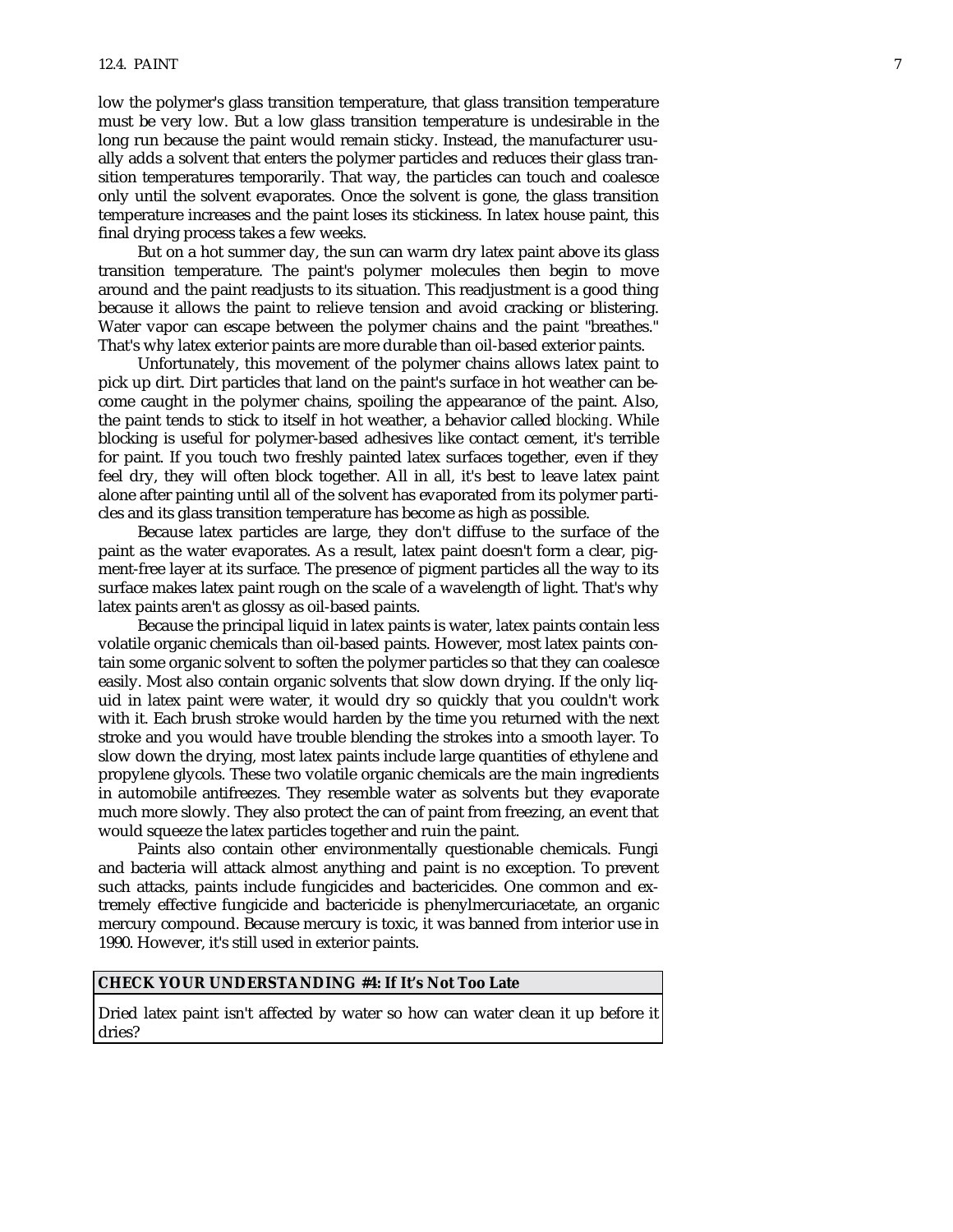## **White and Metallic Pigments**

Pigment particles give paint its opacity, color, or both. Since these two characteristics, opacity and color, are somewhat independent of one another, we'll examine them separately.

Even pure white paint has pigment in it but this pigment absorbs no light. Instead, its particles scatter light almost perfectly in random directions. White pigment particles are clear but have very high refractive indices. When these particles are embedded in a polymer layer, they produce countless impedance mismatches in that layer. As light tries to pass through the paint, part of it reflects at every boundary between polymer and pigment, and almost none of the light reaches the back of the layer. Because the pigment particles are rough and randomly oriented, they scatter the light everywhere and it leaves the paint's surface as a diffuse glow. The paint appears white.

The best white pigments are those that have the highest refractive indices and the least tendency to absorb visible light. The higher the refractive index, the more severe the impedance mismatches and the more light is reflected at each boundary between polymer and pigment. This high reflectivity gives paint its *hiding power*—its ability to prevent light from reaching the material beneath the paint and then returning to paint's surface. Paints with very high refractive index pigments are best at hiding the surfaces they cover.

Perfect clarity in these pigments is important because any absorption of light will give the paint a color. For example, granules of salt and sugar are almost perfectly clear, which is why they appear white as light reflects from them. But adding light-absorbing food dyes to sugar causes it to appear colored.

Tiny particles of calcium compounds (lime, chalk, and gypsum) were used to whiten walls for millennia. However, these compounds have refractive indices of between 1.5 and 1.7, so their hiding power is poor. Until the 1930's, the most common white pigment in paint was white lead (lead carbonate). This clear compound has a refractive index of 1.94, so its hiding power is modest but better than that of the calcium compounds. However, white lead is quite toxic and is a nightmare for people living in pre-1930's buildings. Fortunately, white pigments with much better hiding powers have replaced it.

The most common white pigment in modern paints is titanium dioxide. This compound comes in two crystalline forms, rutile and anatase, each of which has a very high refractive index and near-perfect clarity. Rutile's refractive index is 2.76 while anatase's is 2.55. Its higher refractive index means that rutile particles are somewhat more reflective in paint than anatase particles. Because of its better reflectivity, rutile pigment has more hiding power than anatase pigment. However, rutile absorbs blue light slightly so that rutile-based white paint would have a yellow tint. For colored or off-white paints, rutile's slight coloration doesn't matter. However, pure white paints must use anatase.

Some paints use metal particles as pigments. These metallic pigments have enormous hiding powers because essentially zero light gets through a metal particle. But metals absorb a few percent of the light that hits them, converting light energy into thermal energy. Light entering a pile of round metal particles gets trapped bouncing between particles and is absorbed before it can work its way back out. Thus a pile of round metal particles appears black.

In contrast, metal flakes appear bright because they reflect light back out of the surface in a single reflection. Each flake acts as a tiny mirror and creates its own specular reflection. When metal flakes are incorporated in paint, they tend to lie roughly parallel to the surface and give the paint a shiny, metallic look. They don't create a single, mirror reflection because they're not perfectly aligned with one another. But they also don't scatter light uniformly in all directions like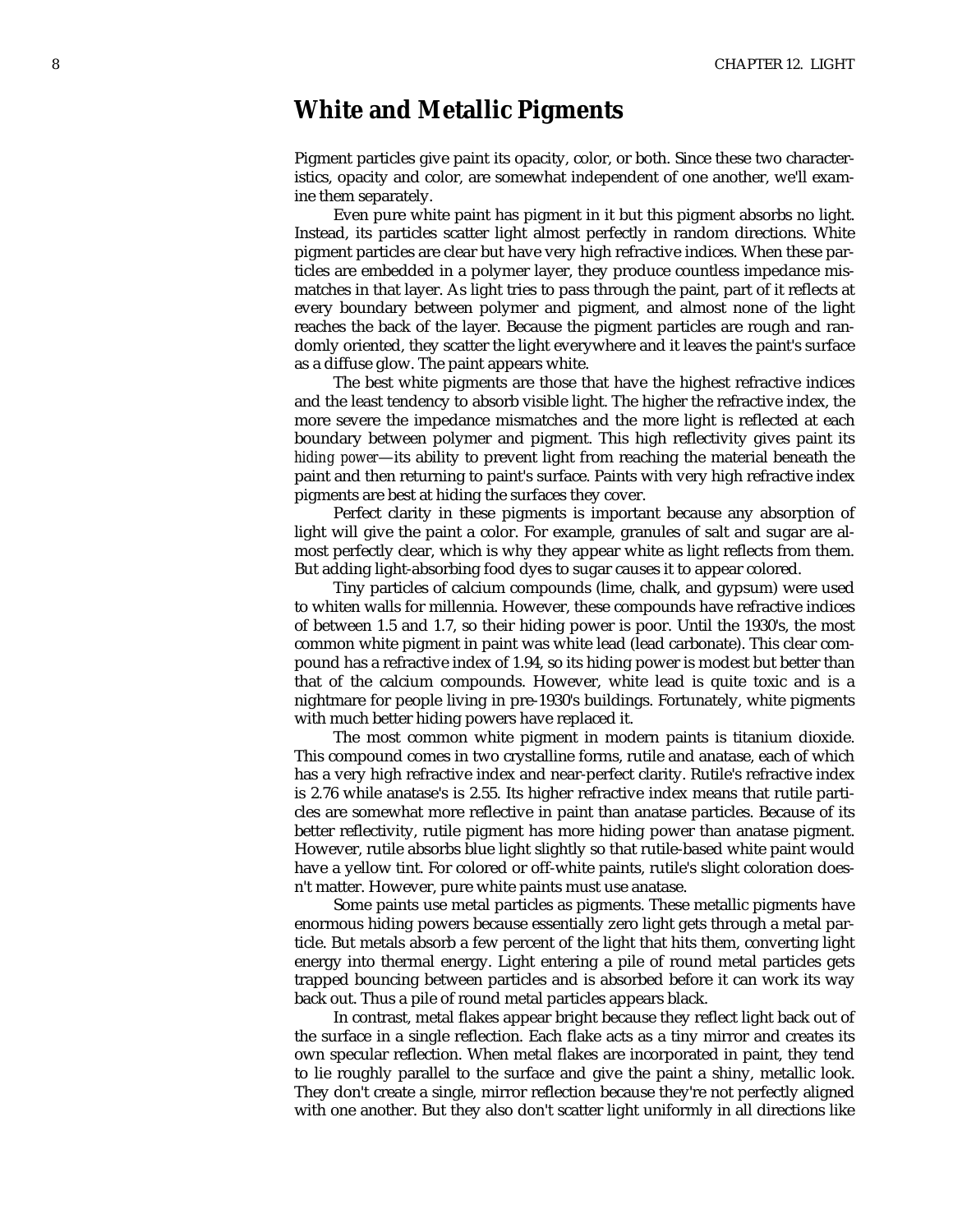white pigment. Most metallic paints contain aluminum flakes or powders, although they may be colored to give the appearances of other metals.

Pearlescent and iridescent paints contain flakes of transparent materials that have been specially coated to enhance their reflectivities. These flakes produce specular reflections that may be colored by interferences between reflections from different surfaces. Because they transmit some of the light that strikes them, these flakes don't look metallic. They also lie roughly parallel to the surface in paint and give it an interesting appearance. Iridescent flakes are very popular in metallic car paints, giving them subtle colored highlights.

### **CHECK YOUR UNDERSTANDING #5: White as a Cloud**

Why does a mist of water droplets appear white?

# **How We See Light and Color**

Colored pigments give paints their colors by selectively absorbing some of the light striking the paint. Since the light reflected from the paint has a different spectrum of wavelengths than the light striking it, the reflected light looks colored. But to understand why it has a particular color, you must understand how we see light.

As noted in Section 15.1, high-frequency, short-wavelength visible light appears blue or violet to your eyes while low-frequency, long-wavelength visible light appears orange or red. But these relationships only apply to pure light light having a single frequency and wavelength. As soon as you start to mix together lights of several different wavelengths, everything gets more complicated.

Your eyes don't make precise measurements of wavelength. Instead, your eyes look for three different ranges of wavelengths. Within the *retina* of your eye, there are specialized cells that only detect light of certain wavelengths. Some of these cells detect reddish light, others detect greenish light, and still others detect bluish light.

These three types of color sensitive cells are called *cone cells*. Cone cells are most abundant in the *fovea*—the region of high visual acuity near the center of the retina. You also have retinal cells that are more light-sensitive than cone cells but that can't distinguish color. These *rod cells* sense light and dark and provide you with night vision. Rod cells are most abundant in your peripheral vision. In the day, you see mostly with your color sensitive foveas. At night, you see mostly with your light-sensitive peripheral vision.

It might seem as through these three types of color sensors will only allow you to see three colors. But you know that you see a wide variety of colors. This variety of perceived colors comes about when two or more of the color sensors are stimulated at once (Fig. 12.4.7). Each sensor informs your brain about how much light it sees and your brain interprets the mixture of responses as a particular color.



Fig. 12.4.7 - The red sensor cone cells detect light between about 400 and 700 nm, but are most sensitive to light near 600 nm. The green sensors are most sensitive around 550 nm and the blue sensors around 460 nm. The response of the red cone cells to short wavelength light allows you to perceive violet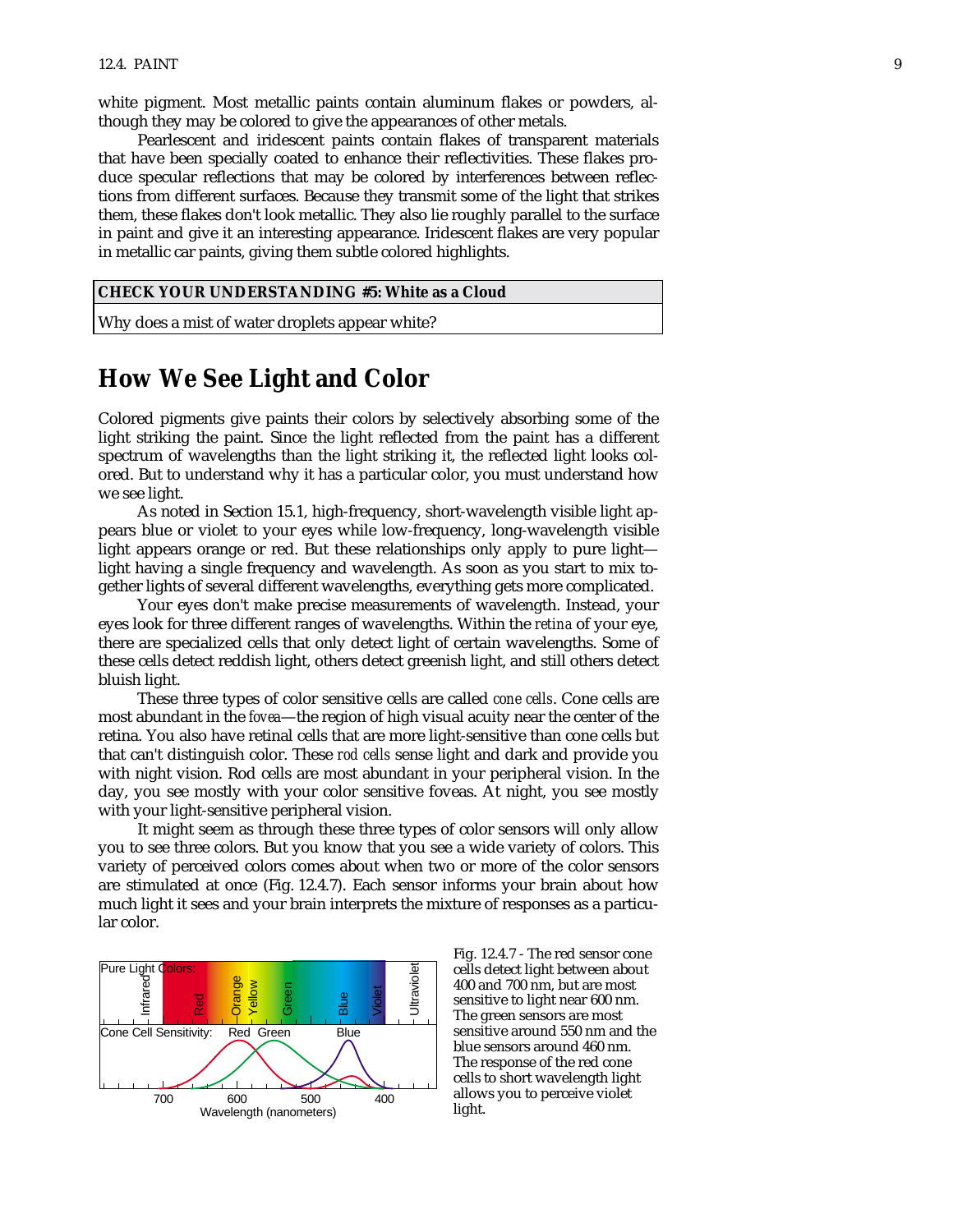

Fig. 12.4.8 - (*a*) When pure yellow light at 580 nm reaches your retina, the red and green sensor cells respond almost equally and you perceive yellow. (*b*) When an even mixture of pure red light at 640 nm and pure green light at 525 nm reaches your retina, the sensor cells respond in the same manner and you again perceive yellow.

In general, visible light of a particular wavelength stimulates all three types of cone cells to some extent. However, the cells don't respond equally to each wavelength of light. When you look at 680 nm (680 nanometer) light, the cone cells specialized for reddish light respond much more strongly than those specialized for greenish or bluish light. Because of this strong response by the red sensors, you perceive the light as being red.

But other wavelengths of light may stimulate the three types of cells somewhat more evenly. Yellow light at 580 nm is in between red and green light. Both the red sensitive cone cells and the green sensitive cone cells respond moderately when yellow light strikes them (Fig. 12.4.8*a*). Your brain understands from this balanced response that yellow light is present.

But the same response can be invoked from your retina by exposing it to an equal mixture of pure red and green lights (Fig. 12.4.8*b*). Again, both the red sensitive and green sensitive cone cells respond moderately and you see yellow. Even though there is no pure yellow light at 580 nm reaching your retina, you think that there is. You simply can't tell the two situations apart.

Thus your eyes are very easy to trick into seeing various colors. A mixture of pure red, green, and blue lights can make you see virtually any color. The only problem comes in choosing the pure red, green, and blue wavelengths. There aren't really any wavelengths that stimulate only the green sensor cells and the wavelengths that only stimulate the red or blue sensors are right at the edges of visibility, where you can hardly detect the light at all. Still, this is the technique used by a television. It creates relatively pure red, green, and blue lights with its phosphor dots and tricks your eyes into seeing any color it likes.

The technique of mixing red, green, and blue lights to produce colors is called **color addition**. Fig. 12.4.9 shows the effects of adding these three **primary colors of light** in equal amounts. By varying the amount of each primary color in the mixture, any color of light can be produced.

### **CHECK YOUR UNDERSTANDING #6: Mixing Colors**

If you look at a mixture of 70% pure red light and 30% pure green light, what color will you see?



Additive colors

Fig. 12.4.9 - The three primary colors of light are red, green, and blue. These three colors can be mixed to make us see any possible color. Here green and red mix evenly to make yellow light; blue and red mix evenly to make magenta light; and green and blue mix evenly to make cyan light. When all three primary colors of light mix evenly, they produce white light.

### **Colored Pigments and Paint**

But what about paint? It doesn't emit its own light; it only reflects light that you send at it. If you expose a paint to white light, how does it make you see colors?

The answer is that it selectively absorbs light until the remaining light has the right wavelengths to make you see the desired color. When you send white light at red paint, this paint absorbs light that would stimulate the green or blue sensors of your eyes. All that is left is light that stimulates your red sensors, so you see the paint as red. Green paint absorbs all but light that stimulates your green sensors and blue paint absorbs all but light that stimulates your blue sensors. You see this reflected light because the paint also contains white pigment, such as titanium dioxide, that reflects any unabsorbed light back from the paint.

Thus paints and colored pigments work by removing unwanted colors from the light they reflect. By carefully adjusting which wavelengths of light are absorbed and the extent of that absorption, you can create paint with any color you like. Most paint pigments are based on specific molecules that absorb light in a particular range of wavelengths. Many metal compounds, including those of copper, chromium, iron, antimony, nickel, and lead absorb certain wavelengths of light and appear brightly colored. Lead and lead-chromium compounds are particularly beautiful pigments for paints, but they are just too toxic to use. Or-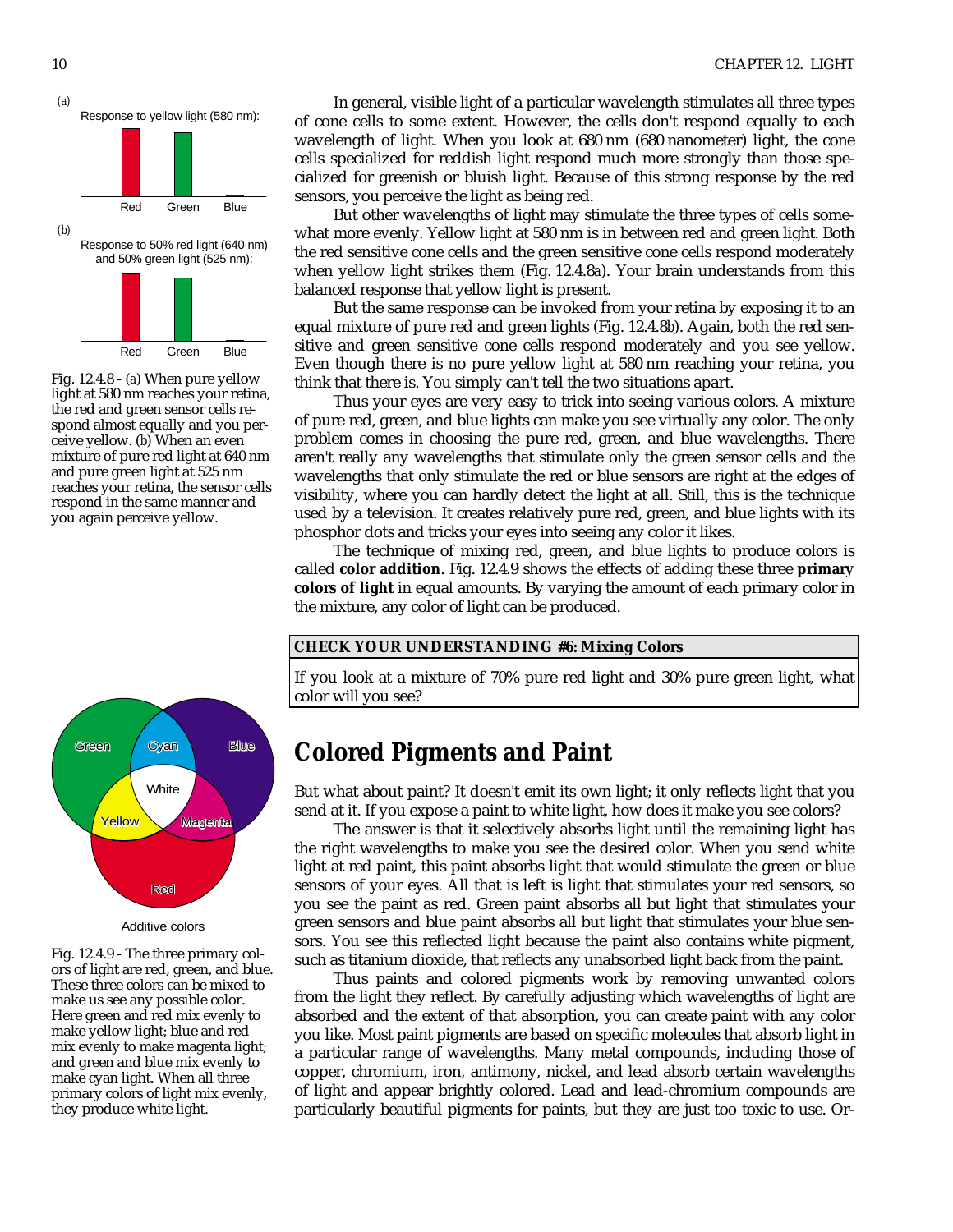ganic pigments are also extremely effective and have replaced metal compounds in many paints. (For history of organic pigments, see  $\Box$ .)

Of course, many colors of paint are created by mixing different pigments together in carefully controlled amounts. What are the rules governing this mixing of pigments? The rules are those of **color subtraction**. If you start with white light and remove various amounts of the three primary colors of light, you can create any color of paint you like. If you remove all light, you arrive at black.

Since the goal of color subtraction is to remove the three primary colors of light in a controlled manner, the **primary colors of paint** are those pigments that remove only a single primary color of light from white light. These primary colors of paint are yellow (which absorbs blue light), cyan (which absorbs red light), and magenta (which absorbs green light). You may have learned the three primary colors of paint as yellow, blue, and red, but that group of pigments is not as flexible as yellow, cyan, and magenta. You really can make any color you like by mixing yellow, cyan, and magenta pigments.

For example, you can create green paint by mixing equal amounts of yellow and cyan pigments. The yellow pigment absorbs some blue light and the cyan pigment absorbs some red light. What is left is mostly green light. The more of each primary pigment you add to the paint, the more completely it will absorb its color of light and the deeper the color of the paint. Fig. 12.4.10 shows the effects of adding these three primary colors of paint in equal amounts so that each pigment completely absorbs its primary color of light. By varying the amount of each primary color in the mixture, any color of paint can be produced.

This technique of mixing primary colors of paint to produce any color is particular useful for printing photographs in newspapers, magazines, and books. It allows full color images to be created with only three colored inks, although most printers also use black ink to provide good contrast without having to use enormous amounts of colored pigment.

Inks are similar to paints except that they contain dissolved **dyes** rather than solid pigment particles and they don't contain any reflective white pigments. Inks themselves tend to be transparent but colored, and they rely on the underlying paper to reflect light. Paper consists mainly of cellulose, a clear natural polymer. Because this cellulose is finely divided in paper, it reflects light at each surface and the paper appears white. Often white paint pigments are applied to paper during manufacture to make the paper even whiter.

By varying the amounts of the four inks applied to each location on a printed page, the printer has complete control over the colors that you see when you look at it in white light. However, since each ink is applied separately to the page, the printer must be careful to overlap the inks perfectly. Careless color printing, such as often occurs in newspapers, creates blurry images when the yellow, cyan, magenta, and black ink images are shifted relative to one another.

In contrast, very high quality, high cost printing jobs are often done with more than four inks. Because the registration between the separate inks is never quite perfect, these fancy printing tasks are done with extra colors so that they can avoid having to mix colors directly on the page. Instead of trying to create a red letter "H" by first printing a yellow "H" and then a magenta "H" directly on top of it, the printer will actually use a red ink to print the "H" in a single step. The same printer may apply a clear varnish layer over every picture to give them a glossy appearance. This glossy look comes from the specular reflection at the surface, caused by the impedance mismatch between the air and the smooth layer of varnish.

Unfortunately, the light that pigment molecules absorb often damages the molecules. Blue and ultraviolet light, which carry large amounts of energy in each light packet—each photon—are particularly damaging. Thus molecules that absorb blue light, such as those creating red or green colors, tend to be destroyed ❐ As an 18-year-old student, **English chemist William Henry Perkin (1838–1907)** set about trying to synthesize the drug quinine. His technique was based on the simplistic understanding of organic chemistry at the time and couldn't possibly have worked. Instead, he discovered a dye he called aniline purple or mauve. Before his discovery, purple dyes were rare and costly. Purple clothing, once reserved for royalty, suddenly became available to the common person. Perkin established a company in Germany to manufacture this dye and thus founded the German dye industry.



Subtractive colors

Fig. 12.4.10 - The three primary colors of paint are yellow, cyan, and magenta. These three colors can be mixed to make us see any possible color. Here cyan and yellow mix evenly to create green paint; cyan and magenta mix evenly to create blue paint; and yellow and magenta mix evenly to create red paint. When all three primary colors of paint mix evenly, they produce black paint.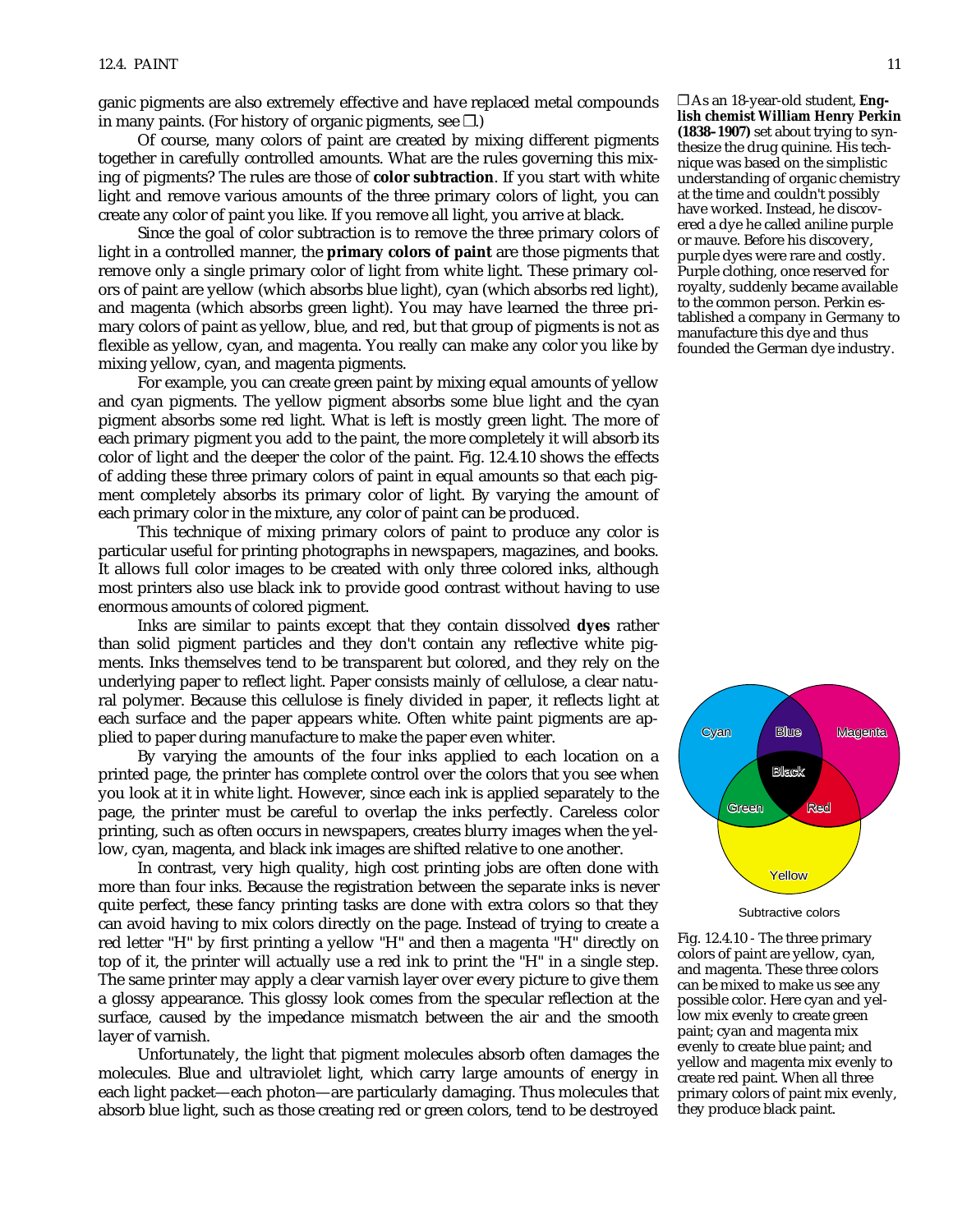by long exposure to sunlight. You have probably seen pictures or photographs that have been bleached by the sun. The red color pigments are destroyed first and the pictures appear bluish.

Protecting paints and surfaces from light damage is actually very important. Sunlight can damage not only the pigment molecules, but also the binder that holds the paint together. Often the white or metallic pigments in paint protect it and the surface beneath from light damage by absorbing or reflecting ultraviolet light. Titanium dioxide is particularly good at absorbing ultraviolet light. Sunscreens perform a similar protective role, absorbing ultraviolet light and preventing most of it from damaging your skin.

However, many of the pigments and binders used in artwork are simply too fragile to tolerate long exposure to blue or ultraviolet light. These paintings are often kept in low light conditions or viewed only with long-wavelength, yellowish light. While yellow light is less damaging to the molecules than white light, it affects the appearance of the paints. Paint can't reflect light that isn't there. While blue paint is supposed to reflect blue light, it looks black when there is no blue light to be reflected. The blue paint absorbs the red and green lights in the yellow illumination and there is just nothing else left. Clearly the viewing light affects the perceived colors of paint.

This viewing illumination problem creates problems for color matching. Two paints may look like a perfect match in one type of illumination but may appear significantly different in another illumination. For example, under red illumination blue and black paint both appear black but under white illumination they look different. Similarly, two paints that look identical in incandescent lighting will look somewhat different in fluorescent lighting. This behavior is called *metamerism* and can only be avoided by using exactly the same pigments in the two paints being matched. If you can't match the paints chemically, you must do the color matching in the proper lighting. However, metamerism is occasionally helpful, such as in reading faded old letters. In the proper illumination, the contrast between the ink and the paper may be greatly enhanced.

### **CHECK YOUR UNDERSTANDING #7: Getting the Red Out**

Games and contests often hide secret messages in a highly colored picture. When you look at the picture through red plastic, you can read the message. How do these messages work?

### **Fluorescent Pigments**

In most cases, pigments selectively absorb certain wavelengths of light and convert the energy in that light into thermal energy. However, there is one important exception to this rule: fluorescent pigments. These pigments turn only part of the light energy into thermal energy and reemit the rest as a new color of light. This absorption and reemission process is **fluorescence**, a topic discussed in Section 12.2. The new light is always longer in wavelength than the light that the pigment absorbed. For example, a red fluorescent pigment might absorb blue light and emit red light as a result. If you expose the red fluorescent pigment to blue light, it will glow red.

Fluorescent pigments and dyes are very popular in everything from clothes to marking pens. A fluorescent green shirt emits more green light than a white shirt does because the fluorescent green shirt actually converts the blue light that hits it into green light. Many white clothes or business cards appear to be whiter than white because they contain a fluorescent pigment or dye that converts ultraviolet light into white or blue-white light. They really do emit more visible light